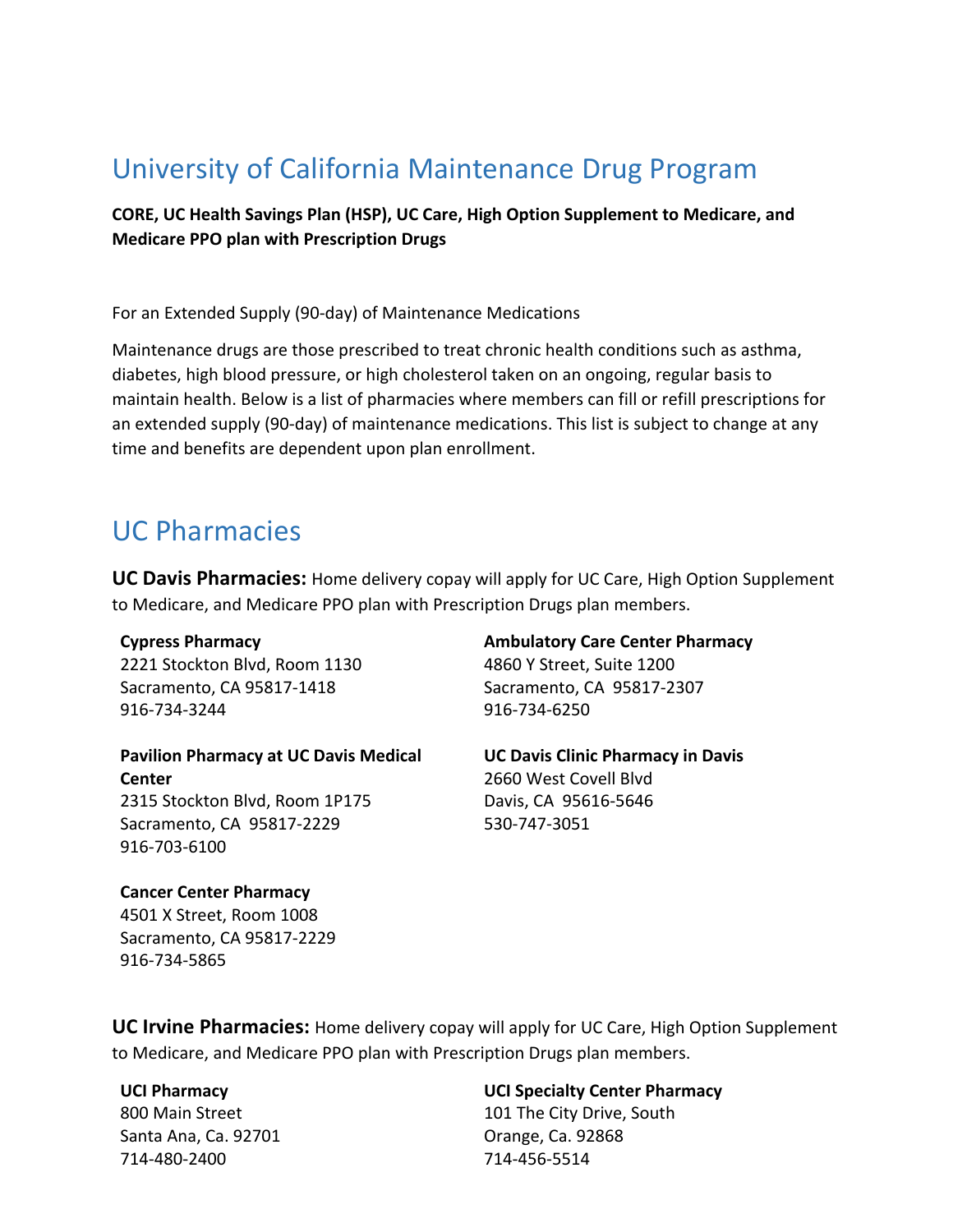**UCLA Pharmacies:** Home delivery copay will apply for UC Care, High Option Supplement to Medicare, and Medicare PPO plan with Prescription Drugs plan members.

#### **UCLA Pharmacy Med Plaza, 1st Floor**

200 UCLA Medical Plaza, Suite 135 Los Angeles, CA 90095 310-794-1176

**16th Street UCLA Pharmacy** 1223 16th Street, Room 1202 Santa Monica, CA 90404-1217 424-259-8520

**UCLA Pharmacy Med Plaza, 4th Floor** 200 UCLA Medical Plaza, 4th Floor, Suite 426 Los Angeles, CA 90095 310-794-7456

**Ronald Regan UCLA Outpatient Pharmacy** 757 Westwood Plaza Drive, B1-140 Los Angeles, CA 90095 310-267-8524

**UCLA Pharmacy - Main Outpatient Pharmacy** 300 Stein Plaza, Room 123 Los Angeles, California 90095 310-267-3027

**UC San Diego Pharmacies:** Home delivery copay will apply for UC Care, High Option Supplement to Medicare, and Medicare PPO plan with Prescription Drugs plan members.

If you are receiving care from these locations then you can fill maintenance prescriptions at any of the six UC San Diego Health System retail pharmacies.

- In La Jolla: Thornton Hospital, Sulpizio Cardiovascular Center, Moores Cancer Center
- In Hillcrest: Hillcrest Medical Center, Medical Offices North, Medical Offices South
- In Encinitas: Cancer Services

**UC San Diego Medical Center**  200 West Arbor Drive San Diego, Ca. 92103 619-543-3279 phone

**Jacobs Medical Center Discharge Pharmacy** 9300 Campus Road, Suite 2-301 La Jolla, Ca. 92037 858-657-5891

**UCSD Home Infusion Pharmacy**  9610 Ridgehaven Court, Suite A San Diego, Ca. 92123 619-543-7453

**UC San Diego Moores Cancer Center** 3855 Health Science Drive

La Jolla, Ca. 92093 858-822-6088

**UC San Diego-SDCC Retail Pharmacy** 1200 Garden View Road, Suite 103 Encinitas, Ca. 92024 760-536-7686

**UCSD Medical Offices South Pharmacy** 4168 Front Street, Room 1-127 San Diego, Ca. 92103 619-543-5934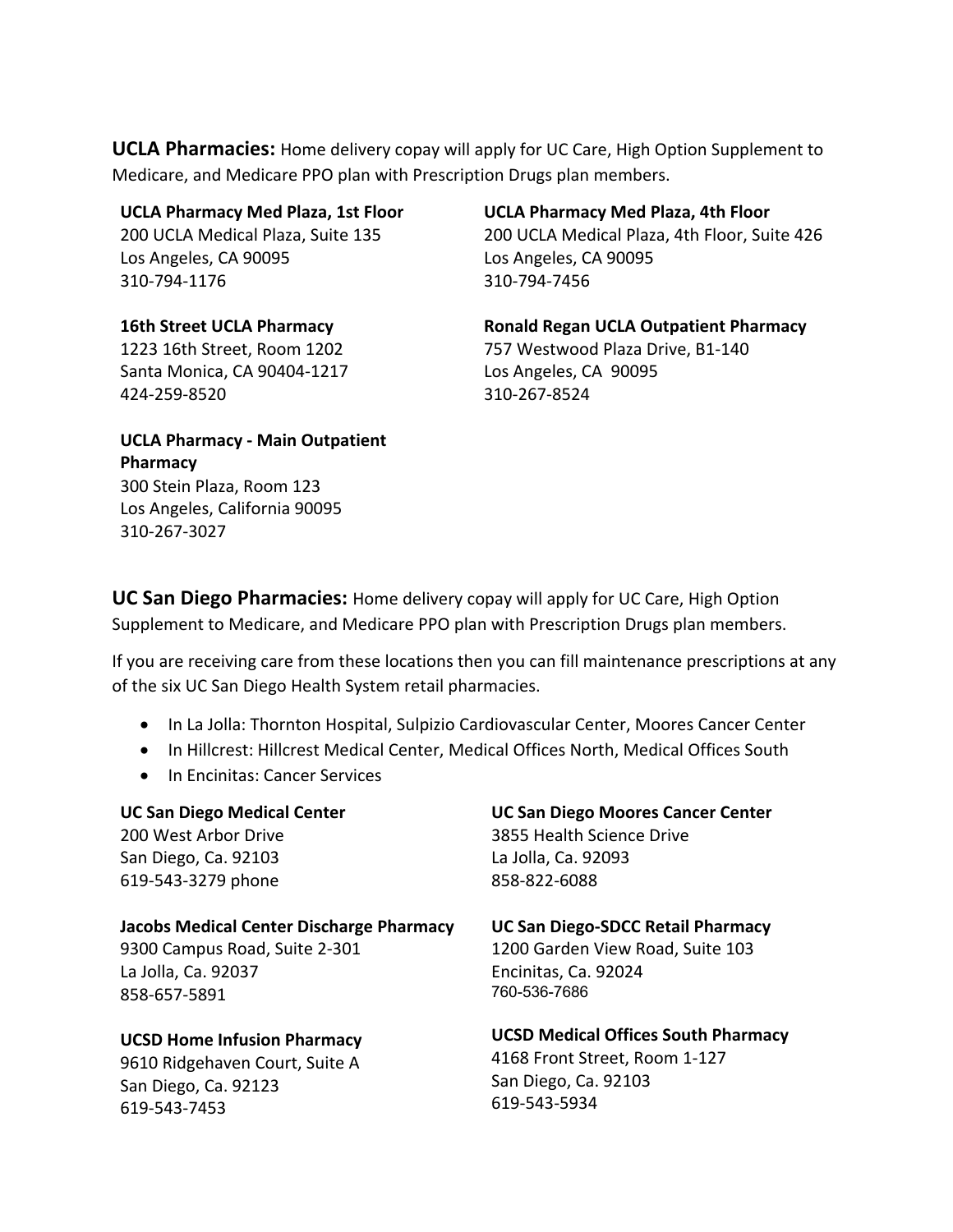**UC San Francisco Specialty Pharmacy:** For UC Care, High Option Supplement to Medicare, and Medicare PPO plan with Prescription Drugs plan members the specialty copay will apply to specialty medications and the home delivery copay will apply to non-specialty maintenance medications.

### **UCSF Helen Diller Medical Center at Parnassus Heights**

505 Parnassus Ave., Room M39 San Francisco, Ca. 94143 415-353-1544

## Select Retail Pharmacies

UC PPO Plan members may obtain prescribed maintenance medications for up to a 90-day supply through the select retail pharmacies listed below. Home delivery copay will apply for UC Care, High Option Supplement to Medicare, and Medicare PPO plan with Prescription Drugs plan members.

- Costco
- Safeway/Vons
- CVS/Target
- Walgreens
- Walmart

In addition to the Select Retail Pharmacies listed above, UC Care, HSP, and CORE plan members have access to even more pharmacies from which they can opt to receive up to a 90-day supply.

Members of Navitus MedicareRx (PDP) can use any participating UC or Navitus MedicareRx pharmacy to obtain a 90-day supply.

# Home Delivery Program

You may be able to order and receive long-term maintenance medicine direct to your home. Ask your doctor for a new prescription switching to a three-month supply, plus refills for up to one year. Register online at **pharmacy.costco.com**. Call Costco Pharmacy Customer Service at 1.800.607.6861 if you need assistance with registering or ordering prescriptions through the Costco Pharmacy website.

**CORE, HSP, UC Care plans**: If you would like more information on your pharmacy benefits, call Navitus Customer Care at 1-855-673-6504 (TTY 711). Someone is always there to take your call every day except on Thanksgiving and Christmas Day.

**High Option Supplement to Medicare and Medicare PPO plan with Prescription Drugs plans**: If you would like more information on your pharmacy benefits call Navitus MedicareRx Customer Care at 1-866-270-3877 (TTY 711). Someone is always there to take your call every day except on Thanksgiving and Christmas Day.